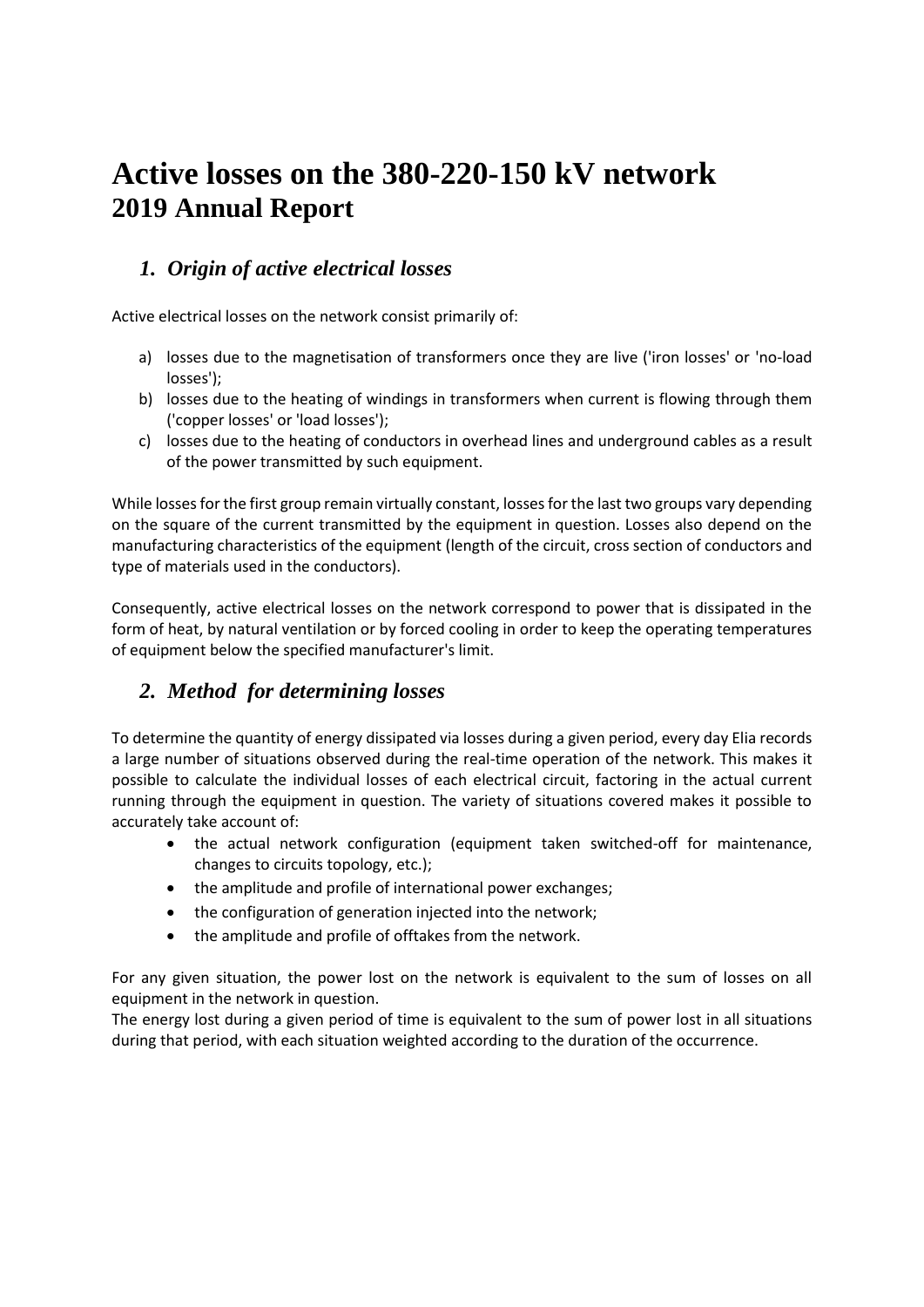#### 3. *Basis for calculating active losses on the federal network*

Belgium's federal electricity network currently consists of equipment operating at nominal voltages of 380 kV, 220 kV and 150 kV. This equipment consists of overhead lines, underground cables, phase shifting transformers and power transformers which connect these voltages.

The basis for monitoring active losses in 2019 encompasses all equipment operating at nominal voltages of 380 kV, 220 kV and 150 kV, excluding equipment that is part of users' network connections. Power transformers connecting these voltages are also included, in addition to overhead lines, underground cables and phase shifting transformers.

## *4. Actual losses in 2019 (in GWh)*

The table below shows the actual losses in 2019 (in GWh) recorded by Elia on the 380-220-150 kV networks

|                | Peak<br>Hours | Off-Peak<br>Hours | <b>Total</b> |
|----------------|---------------|-------------------|--------------|
| Q1             | 82,7          | 131,1             | 213,7        |
| Q <sub>2</sub> | 66,7          | 109,7             | 176,4        |
| Q3             | 66,0          | 108,9             | 174,9        |
| O4             | 82,2          | 124,5             | 206,8        |
| <b>Total</b>   | 297,6         | 474,2             | 771,8        |

Monotone curve of losses 2019 380-220-150 kV network

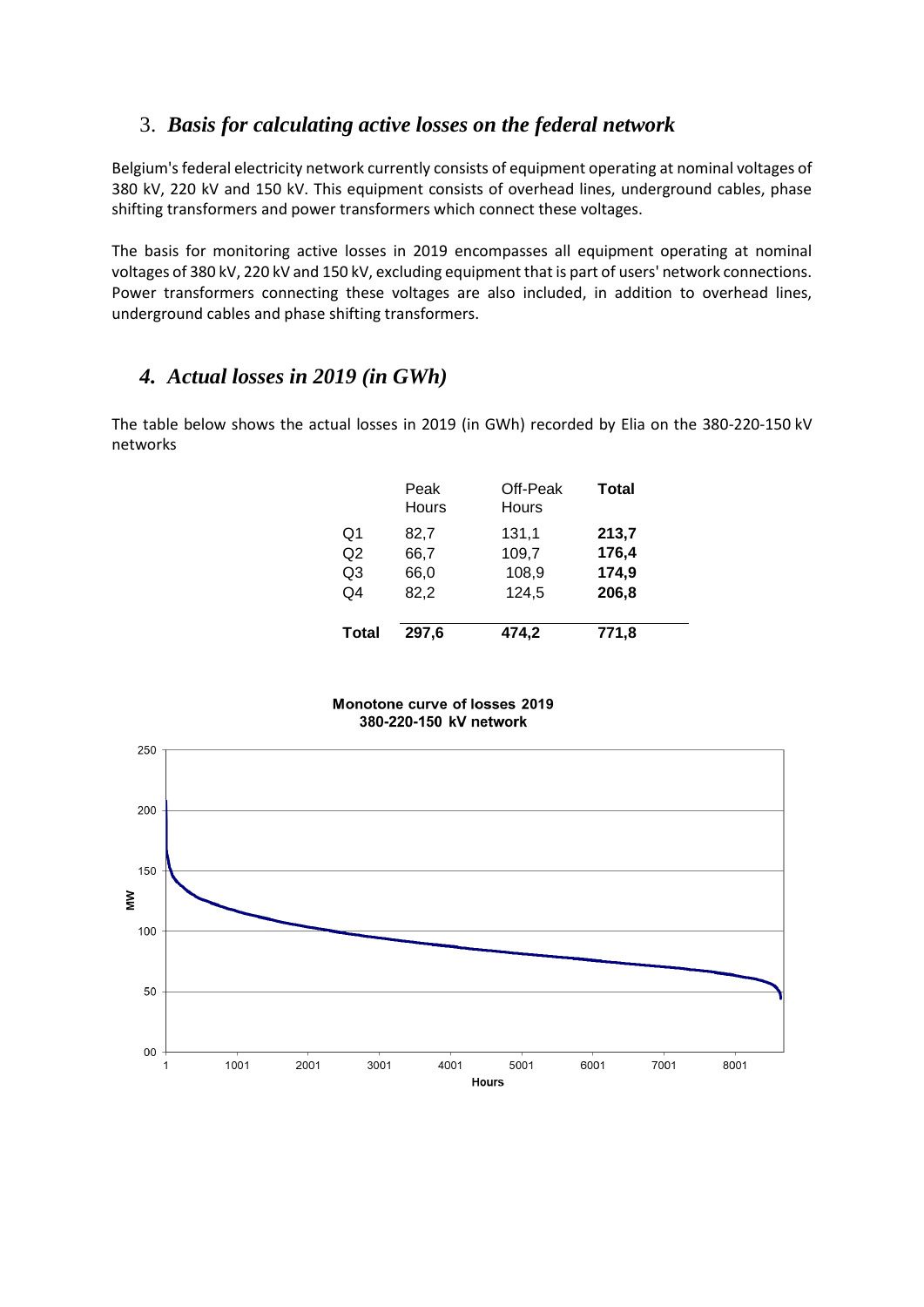#### *5. Compensation in kind by the Balance Responsible Party*

Article 161 of the federal Grid Code (Royal Decree of 19 December 2002) states that each Balance Responsible Party must compensate active network losses for all of its network accesses. Accordingly, ultimately, active losses observed on the federal network are compensated in kind by the sum of contributions by the Balance Responsible Parties.

In order to formulate – in an objective, transparent and non-discriminatory way – the contribution expected from each Balance Responsible Party, the contribution is expressed in the form of a percentage of net offtakes linked to the portfolio of the Balance Responsible Party in question. For 2019, the percentages were :

> 1,45% for Peak-load hours; and 1,35% for Off-peak hours.

The table below shows compensation in kind (in GWh) carried out in 2019 by Balance Responsible Parties based on this coefficient.

|                | Peak<br>Hours | Off-Peak<br>Hours | Total |
|----------------|---------------|-------------------|-------|
| Q1             | 96.4          | 140,0             | 236,4 |
| Q2             | 79,5          | 123,8             | 203,2 |
| Q <sub>3</sub> | 79,1          | 121,1             | 200,2 |
| Q4             | 90,8          | 125,6             | 216,4 |
| <b>Total</b>   | 345,8         | 510,5             | 856,3 |

#### *6. Deficit of compensation in kind in 2019*

The deficit of compensation in kind during a given period is defined as the algebraic difference between actual losses and compensation in kind during the same period. The table below shows the deficit (in GWh) for 2019.

|                | Peak<br>Hours | Off-Peak<br>Hours | Total   |
|----------------|---------------|-------------------|---------|
| Q1             | $-13,8$       | $-8.9$            | $-22.7$ |
| Q2             | $-12,8$       | $-14,1$           | $-26,9$ |
| Q <sub>3</sub> | $-13,1$       | $-12,2$           | $-25,3$ |
| Q4             | $-8.5$        | $-1,1$            | $-9.7$  |
| <b>Total</b>   | $-48,2$       | $-36,3$           | $-84,5$ |